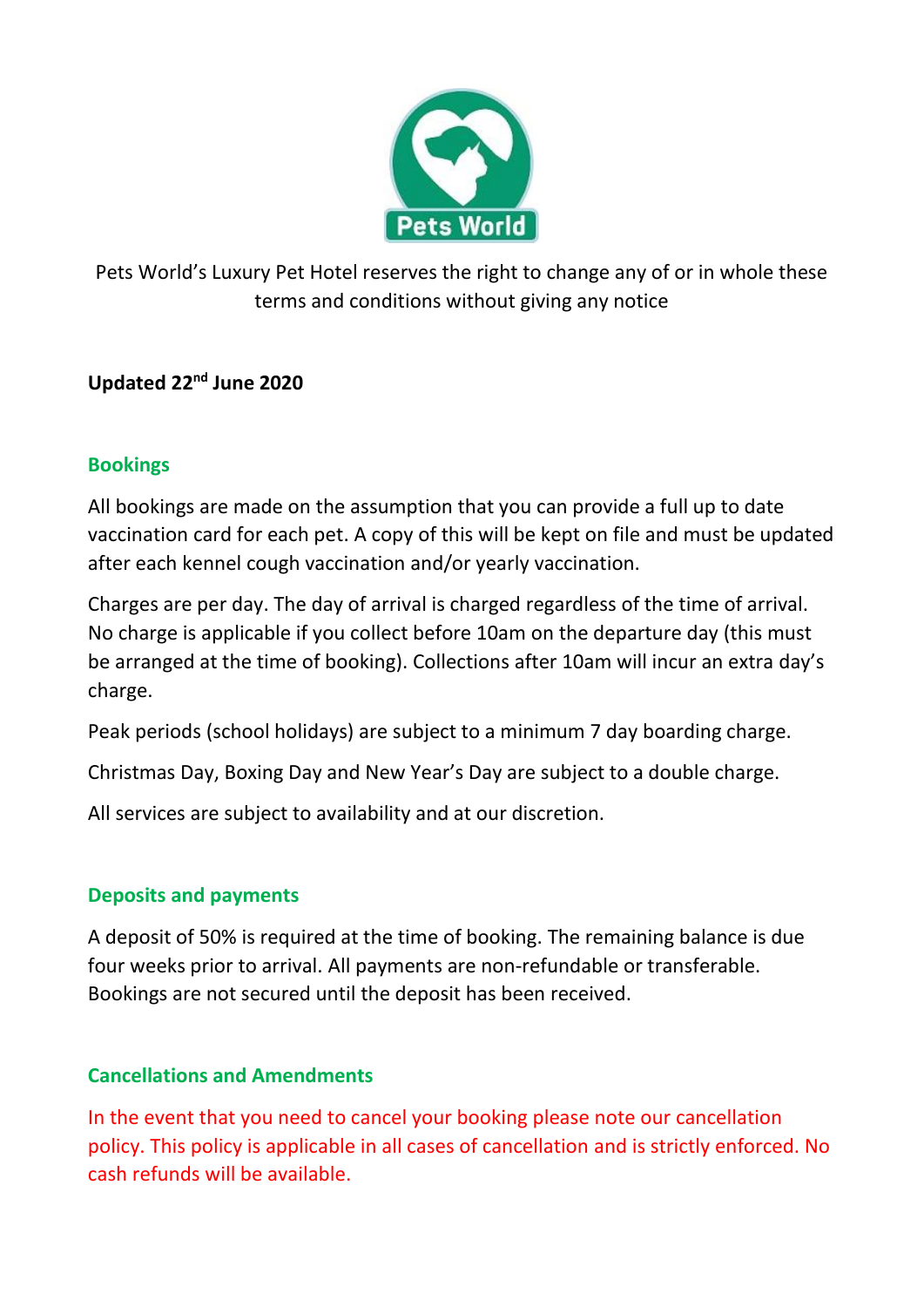28+ days notice: Credit deposit for future booking minus a £50 admin fee. 14-28 days notice: 50% of holiday balance will be forfeited (to a minimum of £50). Remaining balance will be credited for future booking. Less than 14 days notice: Full balance of holiday will be forfeited. Reduced bookings/early collections: No credit will be given for any adjustments made with less than 28 days notice.

At the management's discretion and without prejudice to our cancellation policy, payments may sometimes be transferred to a customer credit in exceptional circumstances. This credit can be transferred to a future booking at the management's discretion. Unused customer credit will be removed and forfeited after 12 months.

In extraordinary circumstances we may have to make the decision to cancel a booking. In this situation clients will be entitled to either a customer credit for the payments applied to the affected booking(s) or a refund; clients will not be entitled to any other form of compensation.

## **Veterinary Treatment**

It is strongly recommended that owners provide their own pet insurance for the duration of their pet's stay. **We will require proof of insurance on check in**. Any veterinary attention required during the pet's stay is at the expense of the owner/legal guardian.

We reserve the right to consult a veterinarian of our choosing and to take any action we deem necessary for the welfare of the pet whilst in our care. This includes but is not limited to consultations, medications, hospitalisation and euthanasia where deemed necessary by the veterinarian for the animal's welfare; please note that we will attempt to make contact prior to authorising euthanasia but if this is not possible you give us authorisation to make this decision on your behalf. All veterinary fees are the responsibility of the owner and must be settled on departure.

Pets World's Luxury Pet Hotel's staff will notify you if we have any concerns which require emergency veterinary attention; any concerns which require non-emergency veterinary attention will be explained on check out.

We require an emergency contact/legal guardian (over the age of 18) to be authorised to make decisions on the owner's behalf if the owner is unreachable.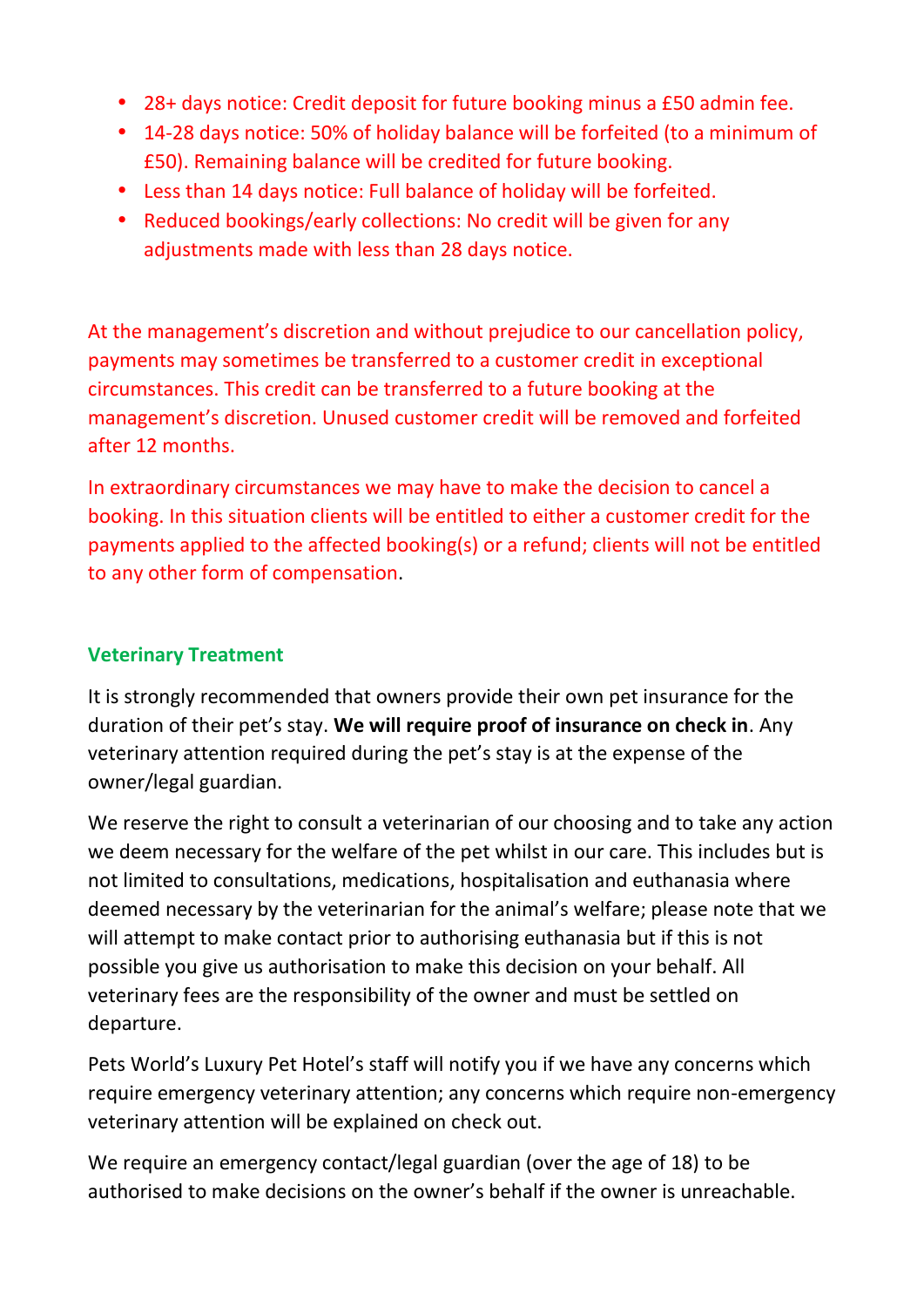Pets World's Luxury Pet Hotel is authorised to transport your pet(s) in the case of veterinary visits.

The owner is responsible for notifying Pets World's Luxury Pet Hotel of any medical/behavioural information relating to each pet on arrival.

If any health issues are discovered which may be contagious or we believe may need treatment on check in we will require your pet to be checked by a veterinarian before they are checked in. We reserve the right to refuse admission to any pets showing signs of ill health.

All medication that accompanies your pet must be clearly marked with the pet's name, the dosage, frequency and the type of medicine clearly stated.

## **Vaccinations**

All initial vaccinations and kennel cough vaccinations must be administered **no less than 10 days prior to arrival**; your pet will be refused if this vaccination protocol is not adhered to. Proof of Vaccination MUST accompany each pet on their first visit and following each yearly vaccination.

**Dogs** - All dogs must be vaccinated on a yearly basis by a licensed veterinary surgeon against Canine Hepatitis, Parvovirus, Distemper and Infectious Bronchitis (Kennel Cough) for the duration of the stay, vaccinations must be administered at least ten days prior to arrival. We highly recommend that your dog is vaccinated against Leptospirosis. If you decide against this we will require you to complete a disclaimer.

**Cats** – All cats must be vaccinated by a licensed veterinary surgeon against Feline Infectious Enteritis (FIE), Feline Herpesvirus (FHV-1) and Feline Calicivirus (FCV) for the duration of their stay. We highly recommend that your cat is vaccinated against Feline Leukaemia Virus (FeLV).

## **Essential information**

No reduction is made when the client supplies their pet's own food; all food must be clearly labelled with the pet's name and quantity. If your pet is fed on raw food we require each meal portion to be individually bagged and marked with the pet's name.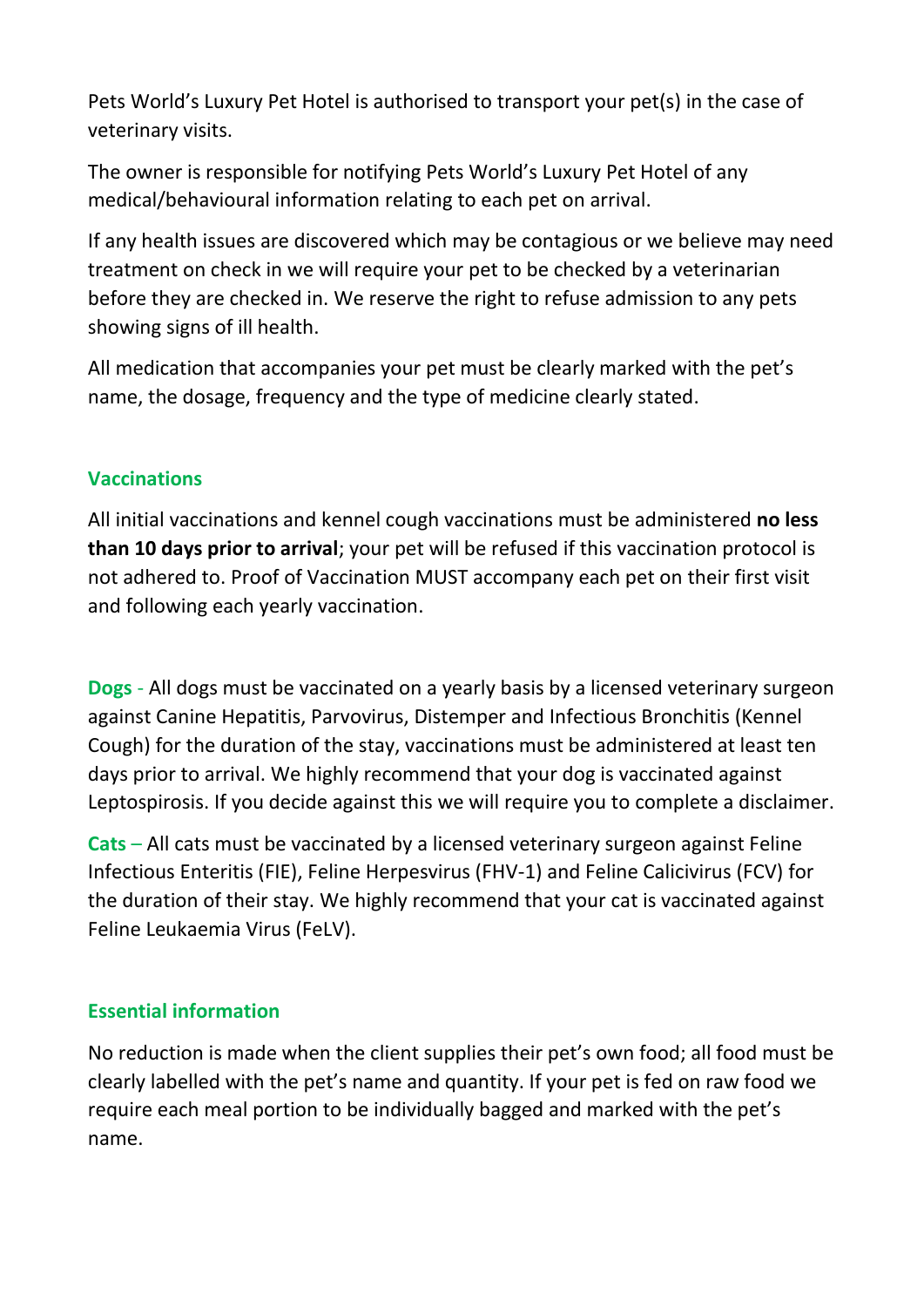**Pet World's Luxury Pet Hotel is not able to board female pets in season, as a result all females over the age of 6 months must be spayed, confirmation from your vet will be required. We require all male cats over the age of 6 months of be neutered.**

All dogs are to wear a flat collar with a valid identification tag.

All pets must be up to date with an appropriate flea and worming regime. In the event of us finding fleas on your pet we reserve the right to apply an appropriate flea treatment, the charge for the treatment will be the responsibility of the owners on check out. If your pet is due a worm or flea treatment whilst in our care this must either be purchased in store or supplied to us on check in detailed with your pet's name and the date the treatment is due.

Clients are welcome to bring a small bag with a comforter and safe rubber/plastic dog toys (soft toys and/or rope toys will not be accepted), we recommend size appropriate Kong or Nylabone products**. Since the covid-19 outbreak for the safety of our team members we no longer accept beds or bedding.** Toys/comforters are accepted on the understanding that Pets World's Luxury Pet Hotel does not take responsibility for any damage or loss of personal items during your pet's stay.

Pets World's Luxury Pet Hotel reserves the right to attend to any concerns with regards to your pet's coat that would affect its health and welfare during its stay with us.

All photographs, videos and/or digital recordings which Pets World's Luxury Pet Hotel takes of your pet is the sole property of Pets World's Luxury Pet Hotel and can therefore be used as Pets World's Luxury Pet Hotel sees fit on their social media pages, website and/or in advertising material.

# **Non-Collection of a Pet**

Pets World's Luxury Pet Hotel reserve the right to take any action deemed fit with respect to your pet in the event of non-collection and/or contact by the owner after 14 days from the due date of collection.